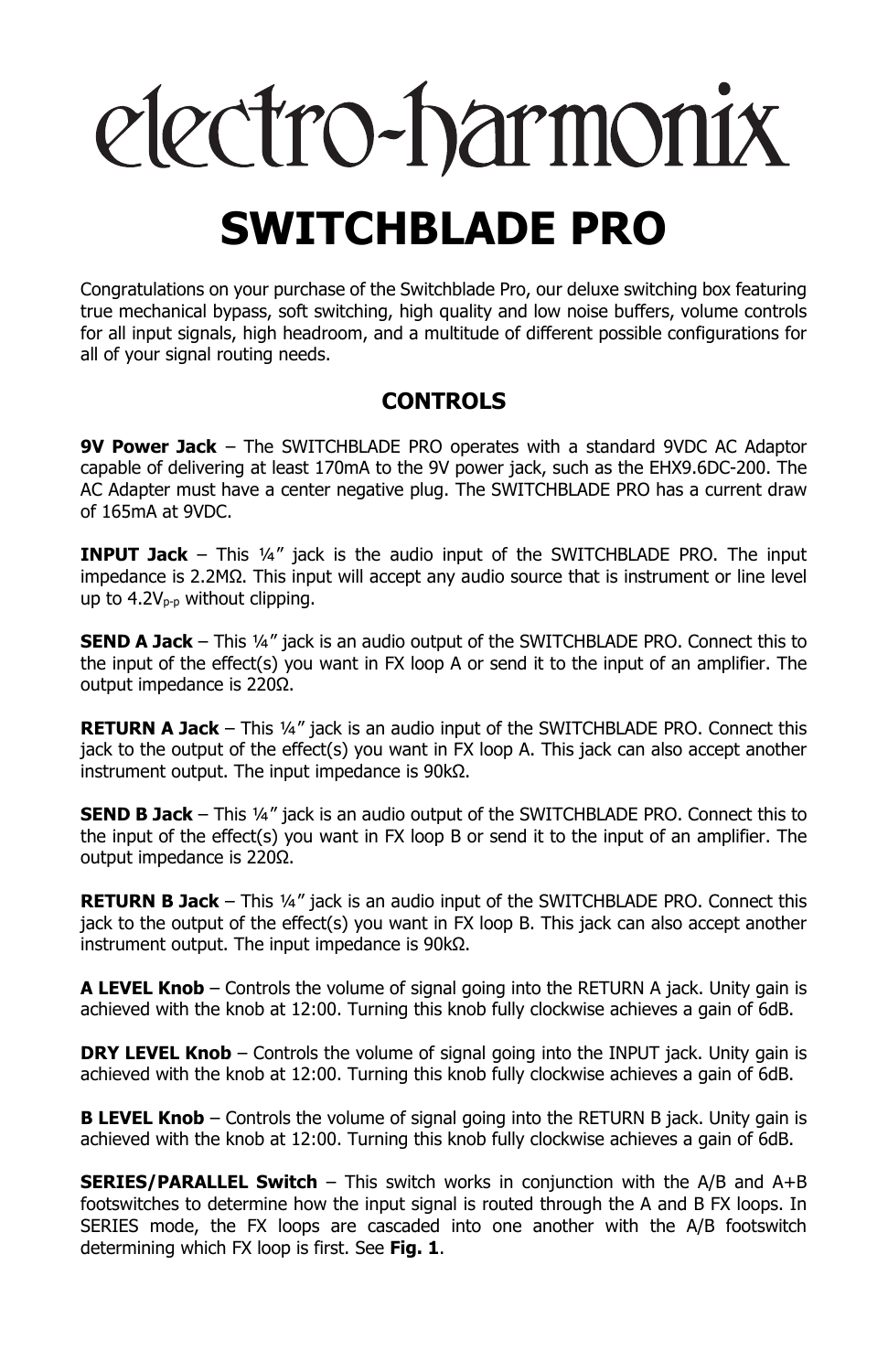

**Fig. 1. Series Mode** 

Switchblade Pro series signal flow with FX loop A selected and A+B engaged

In PARALLEL mode, the input signal is routed to the A and B FX loops simultaneously. With the A+B footswitch engaged, both signals will be mixed together at the output. With the A+B footswitch disengaged, only FX loop A or B will be engaged which is determined by the A/B footswitch. See **Fig. 2**.



**Fig. 2. Parallel Mode** 

Switchblade Pro parallel signal flow with A+B engaged (A/B setting irrelevant)

If using the SWITCHBLADE PRO to switch between two amplifiers, set the SERIES/PARALLEL switch to PARALLEL in order to utilize both amps at the same time.

**BYPASS FOOTSWITCH** – This soft footswitch engages the SWITCHBLADE PRO, routing the signal on the INPUT jack to the SEND jacks. The signal routing is via relay and true mechanical bypass.

**A/B FOOTSWITCH** – This soft footswitch selects between FX loop A (RED) and FX loop B (GREEN). With the SERIES/PARALLEL switch set to SERIES mode and the A+B footswitch engaged (both FX loops on), the A/B footswitch determines which FX loop is first in the signal chain.

**A+B FOOTSWITCH** – This soft footswitch engages both FX loops A and B, regardless of configuration (e.g. two effects loops, two amps via the SEND jacks, two instruments via the RETURN jacks, etc.).

**PHASE A & B SWITCHES** – These internal slide switches allow the signals at the SEND A and SEND B jacks to be flipped 180°. This is for use with effects whose output signals are out of phase with the input signal. To access these switches, remove the four screws on the bottom of the SWITCHBLADE PRO and remove the lid. Be careful not to touch any components other than the PHASE A/B switches for danger of shocking sensitive components.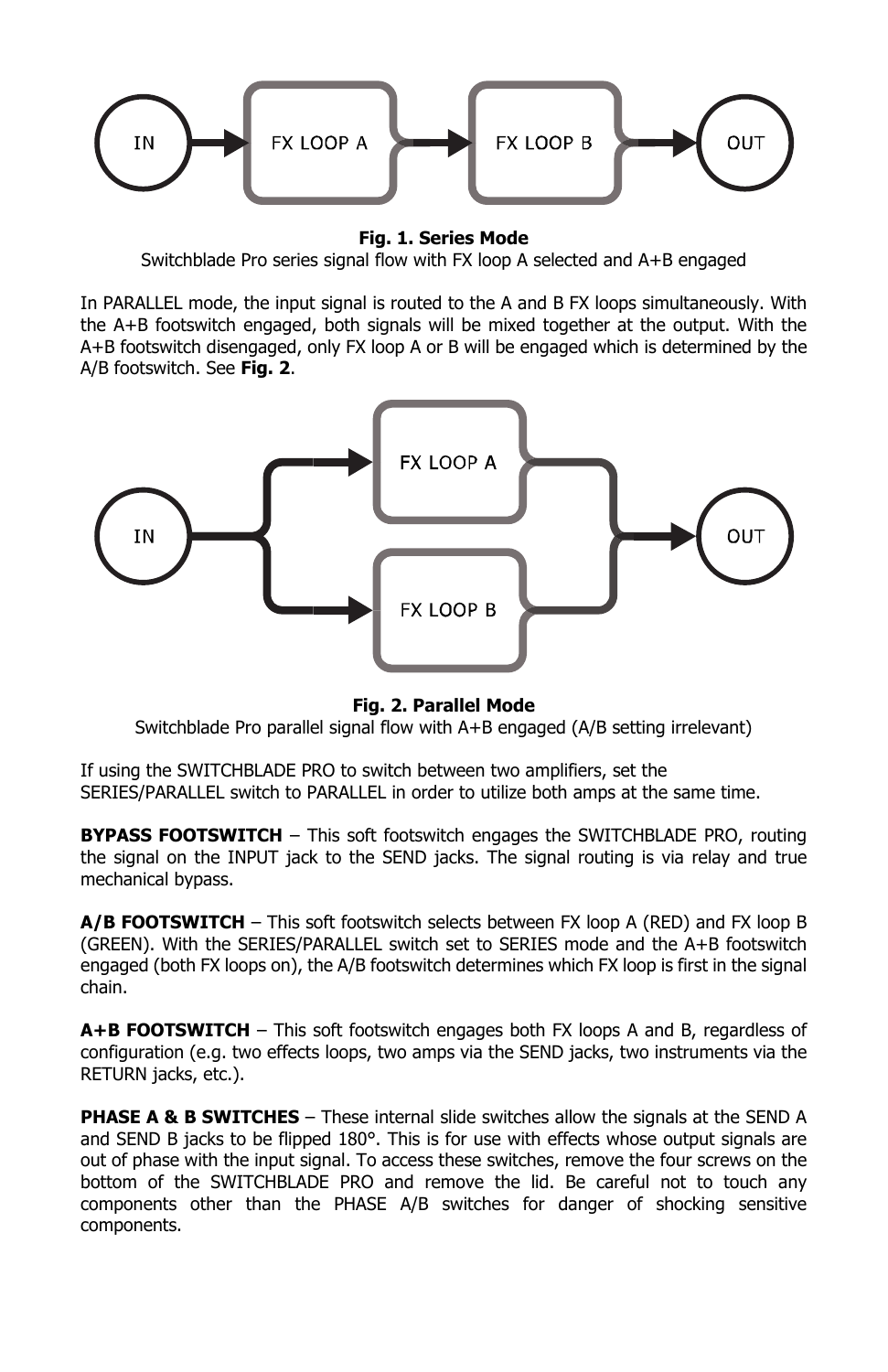## **CONFIGURATIONS**

The SWITCHBLADE PRO offers many different possible configurations to satisfy your various effects pedal, amp, and instrument routing needs. Here are a few examples.

#### **SERIES EFFECTS**

Shown below are two effects chains that can be used individually as clean (delay and reverb) and dirty (overdrive and phaser) sounds, but can also be used in series (FX loop B  $\rightarrow$  FX loop A) when engaging the A+B footswitch.



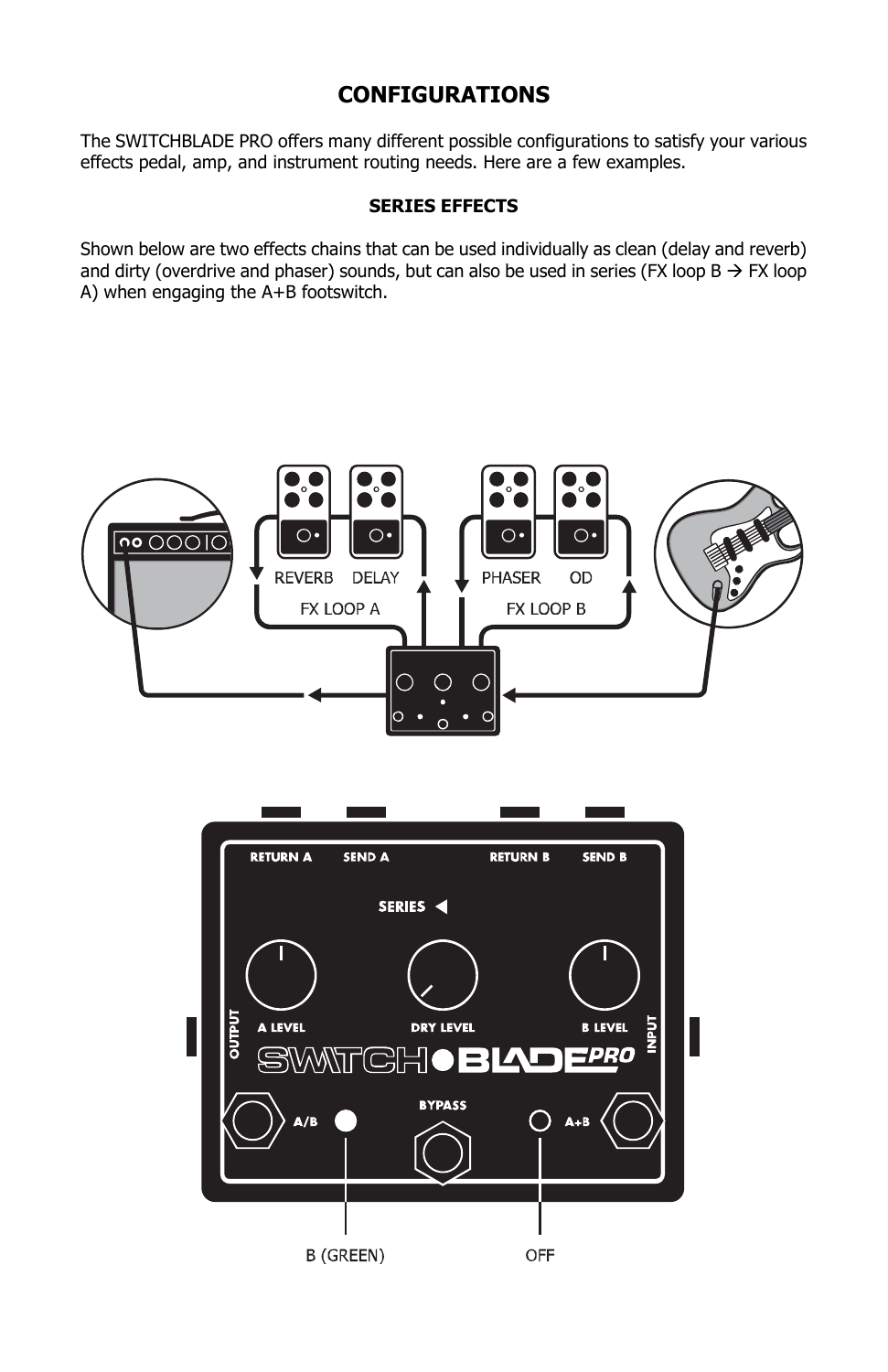#### **PARALLEL EFFECTS**

This is an example of two effects chains that you may want to use in parallel. The synth pedal is feeding the delay in FX loop B while the compressor is feeding the reverb pedal in FX loop A. With the SERIES/PARALLEL toggle switch set to PARALLEL, each FX loop is independent and does not affect the other. The outputs of each FX loop are summed and sent to the guitar amp.



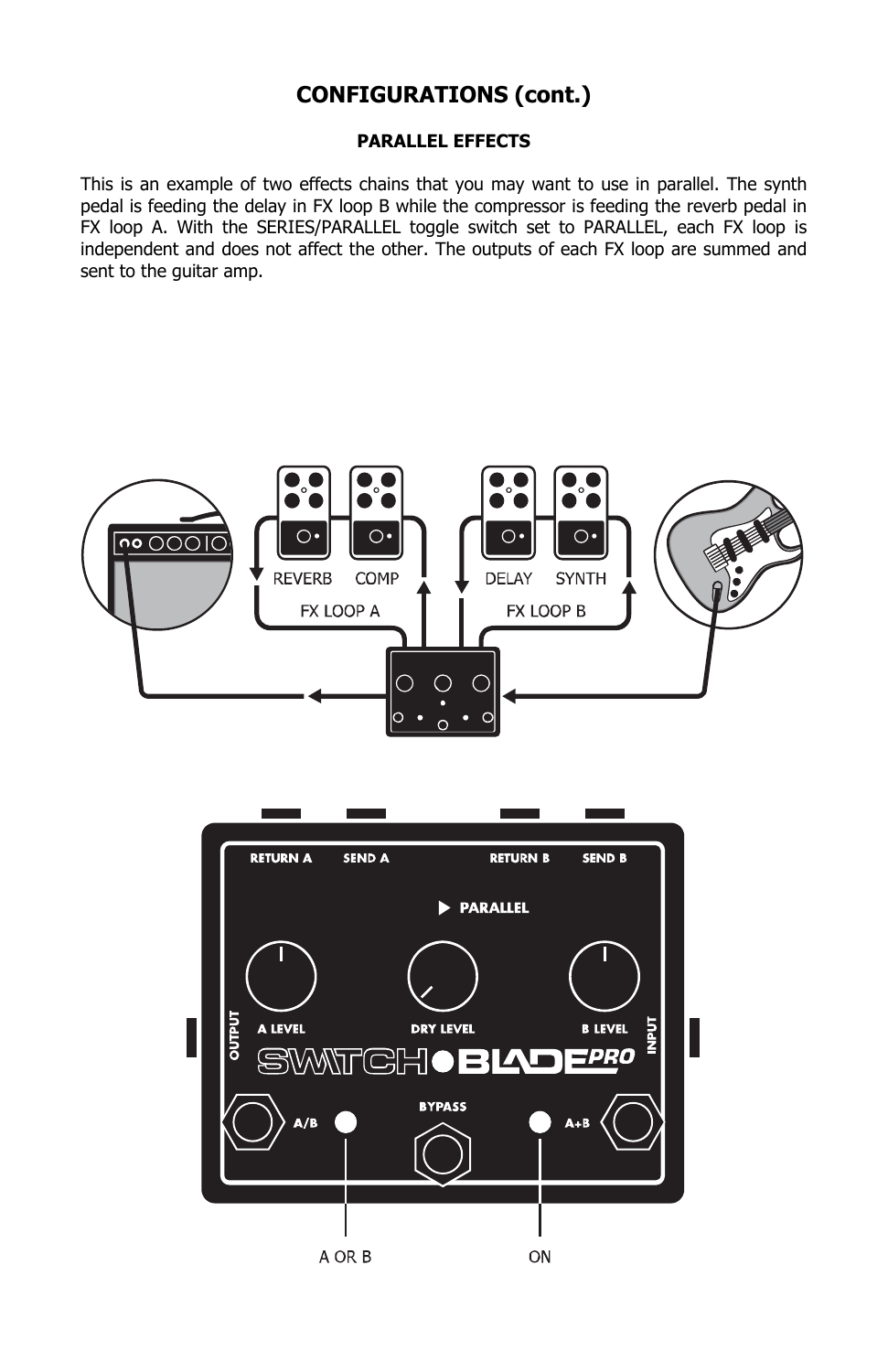#### **TWO AMPLIFIERS**

Utilizing just the SEND jacks of the Switchblade Pro will allow you to split your signal between two amps. Use the A/B footswitch to switch between SEND A and SEND B. The SERIES/PARALLEL toggle switch only needs to be set to PARALLEL if you want to use both outputs at the same time (A+B).

**Note: To avoid hum, the ground connection on one of the amplifiers may need to be lifted. Either use the ground lift feature on the amplifier or use a 3-prong-to-2-prong power adapter (aka "cheater plug" or "AC ground lifter").** 

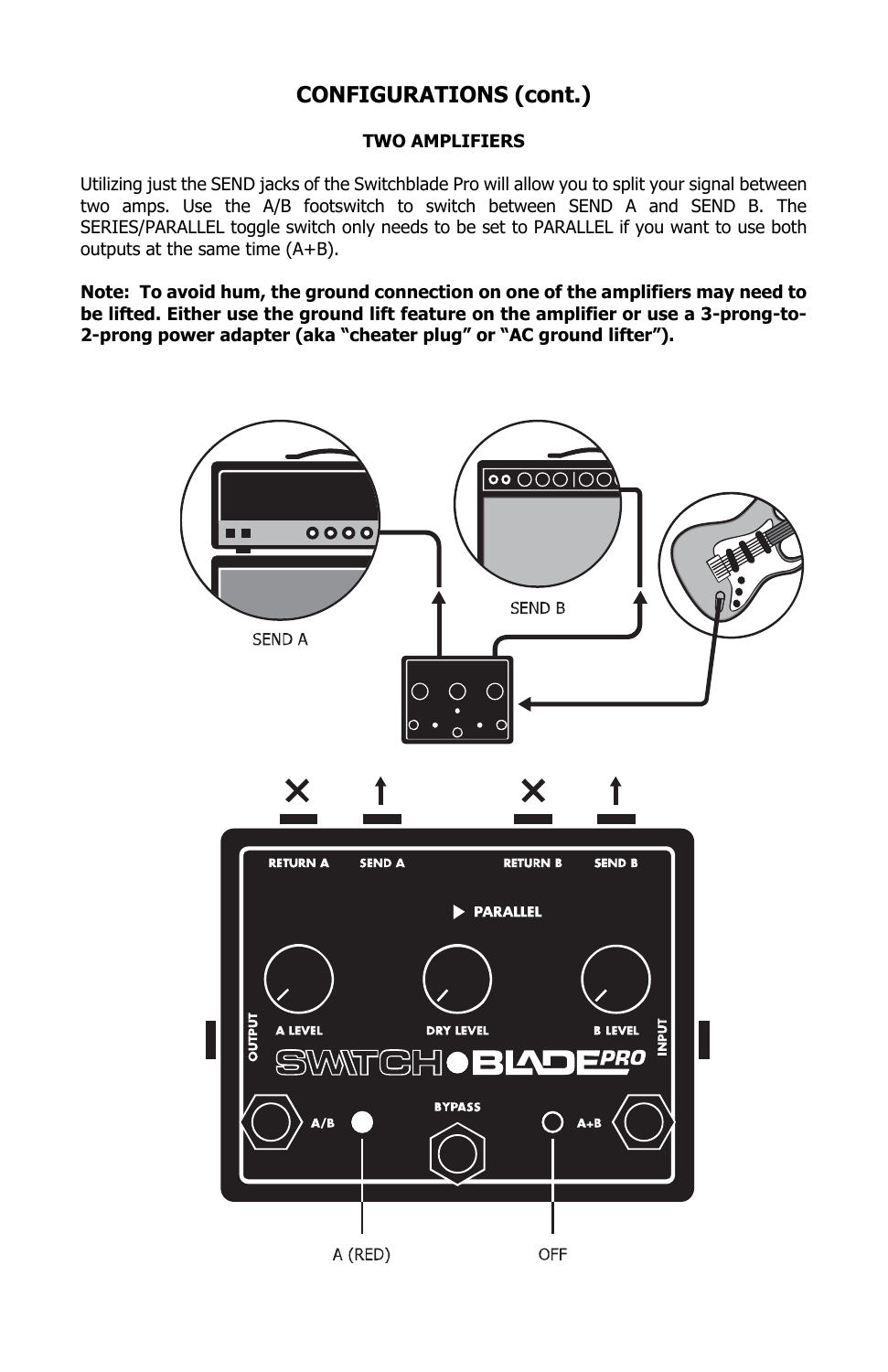#### **THREE INSTRUMENTS TO ONE AMPLIFIER**

A multi-instrumentalist can use the Switchblade Pro to connect up to three instruments to a single amplifier. To engage the guitar in the example below, put the Switchblade Pro into bypass. Engaging the Switchblade Pro allows you to switch between either the electric violin or the keyboard and the volume of each instrument is controlled by the A and B LEVEL knobs.

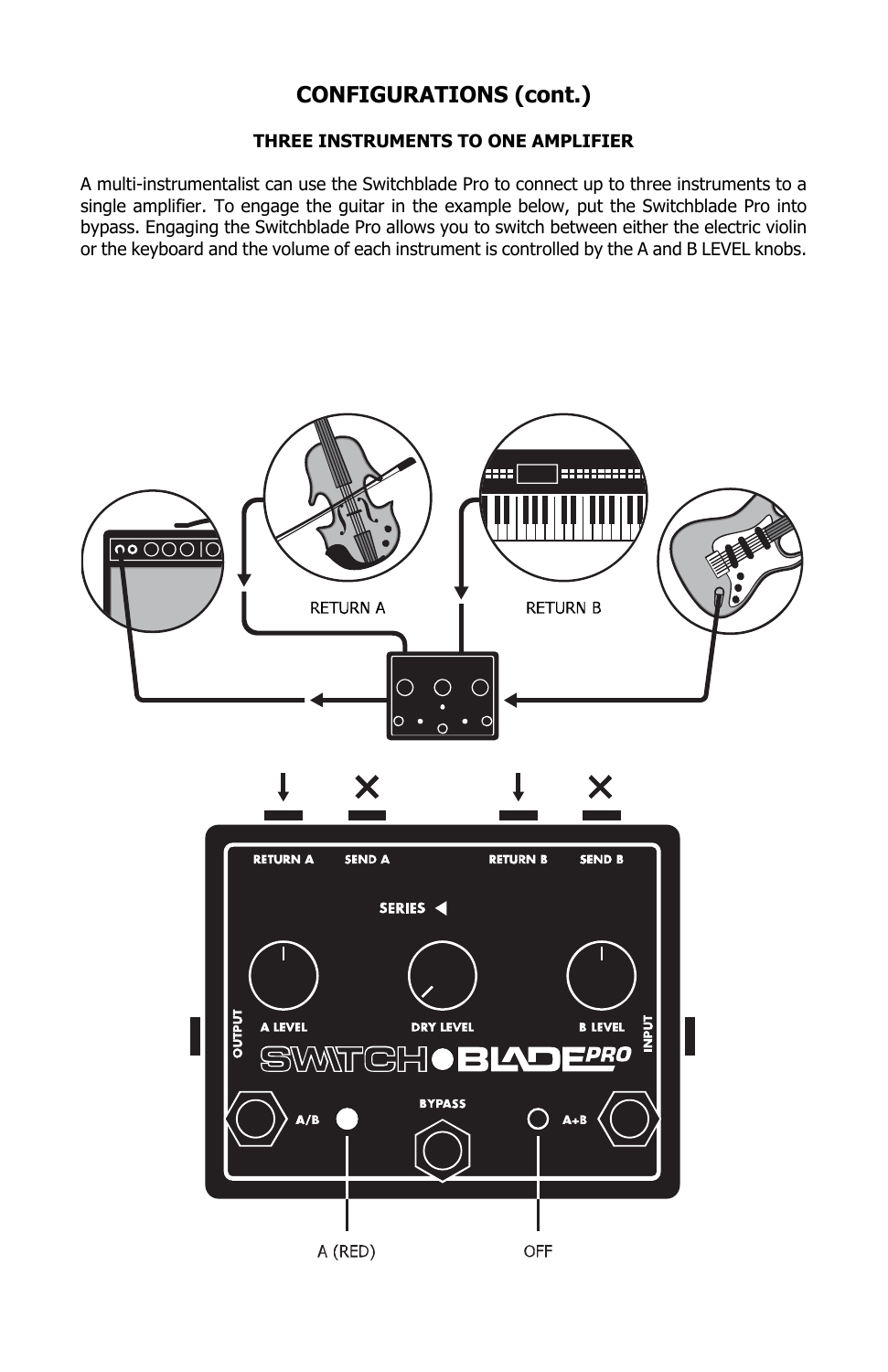#### **INSTRUMENT MIXER**

In a similar configuration as the previous example, switching to PARALLEL mode allows you to mix all three instruments together. This could be useful for three players to play into a single amp, or for an electronic music setup. Below is a drum machine and two synths mixing to one output.

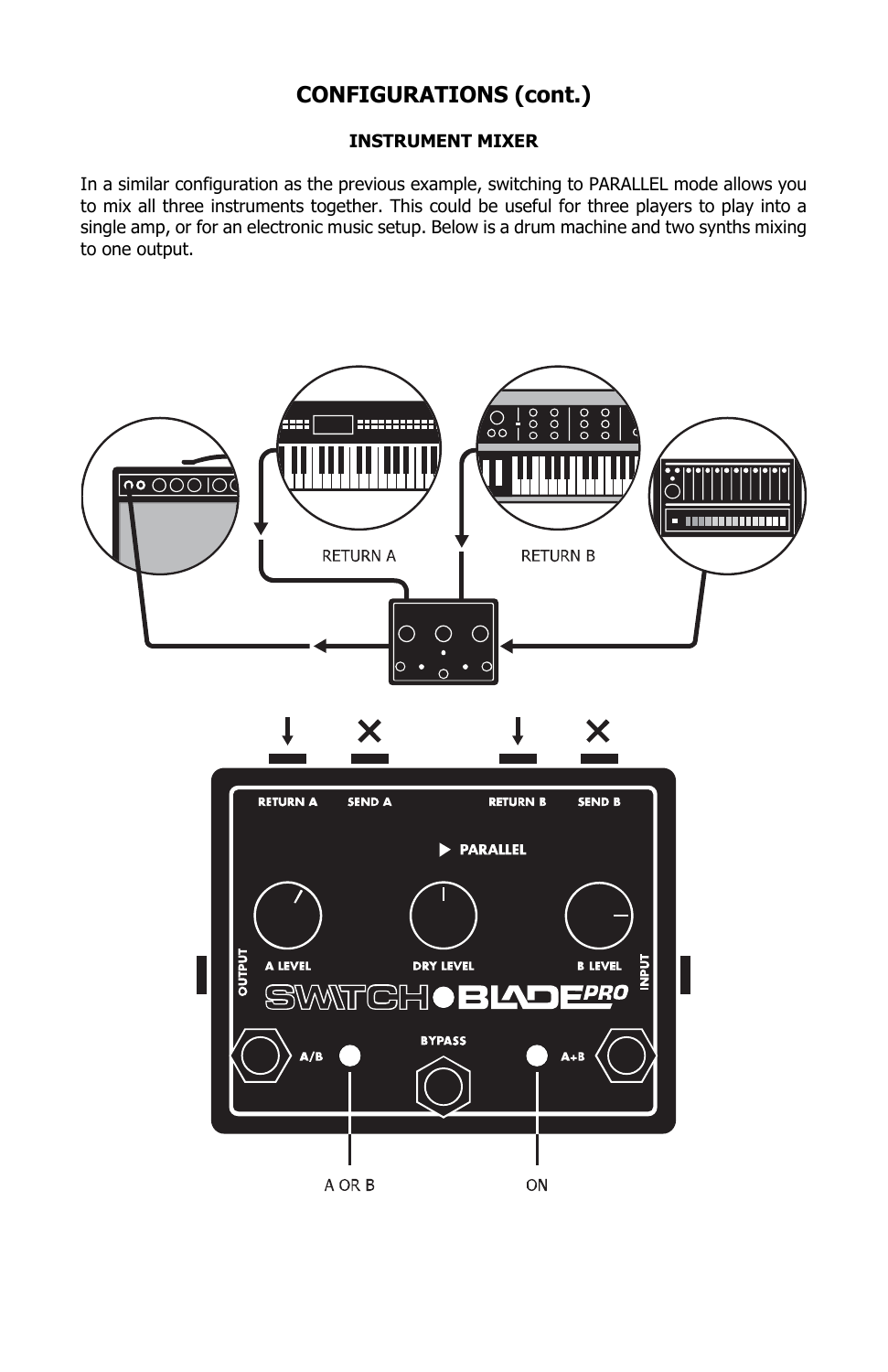#### **SIMPLE SOLO BOOST**

Since the FX loops of the Switchblade Pro provide 6dB of clean gain on the RETURN, simply patching one of the loops with a guitar cable can create an adjustable volume boost when needed on the fly.

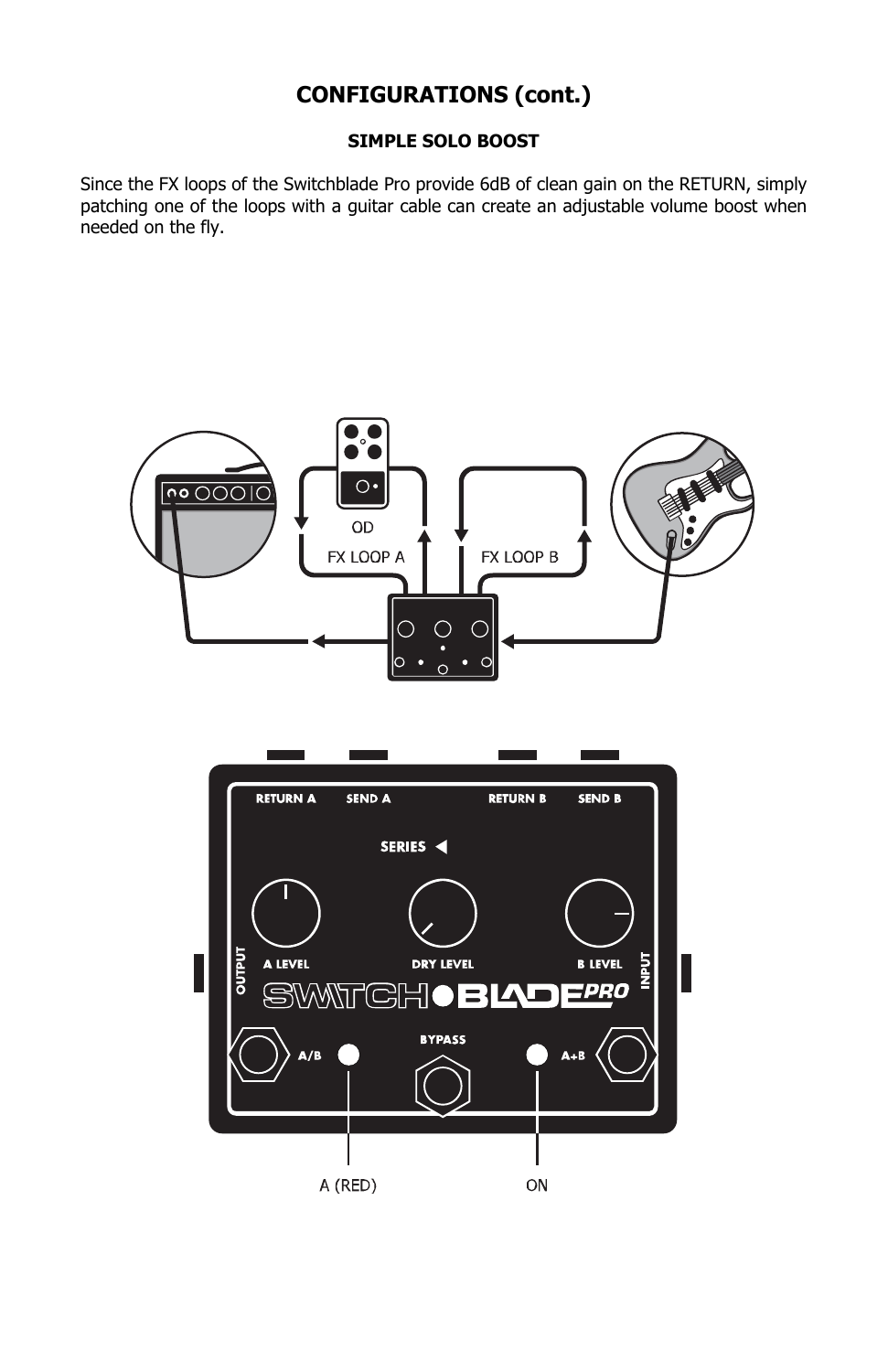#### **VINTAGE PEDAL TRUE BYPASS WITH DRY BLEND**

With its DRY LEVEL control, the Switchblade Pro is great for bass players, especially those who may have vintage pedals that do not have true bypass. Below is an example setup where the output not only has the original input signal mixed in, but it is also not susceptible to tone-suck when the pedals in the FX loops are disengaged.



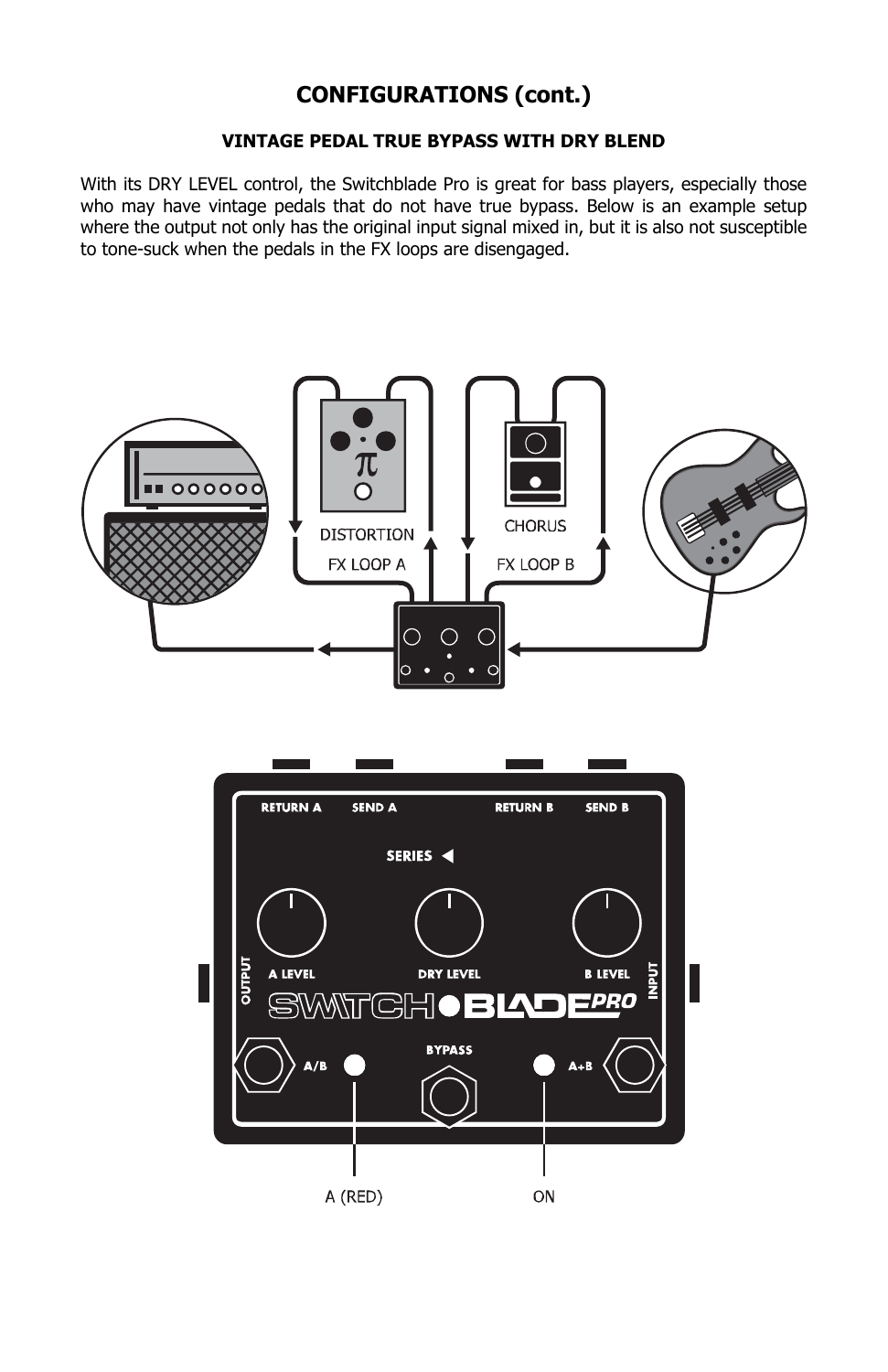## **FUNCTIONAL BLOCK DIAGRAM**

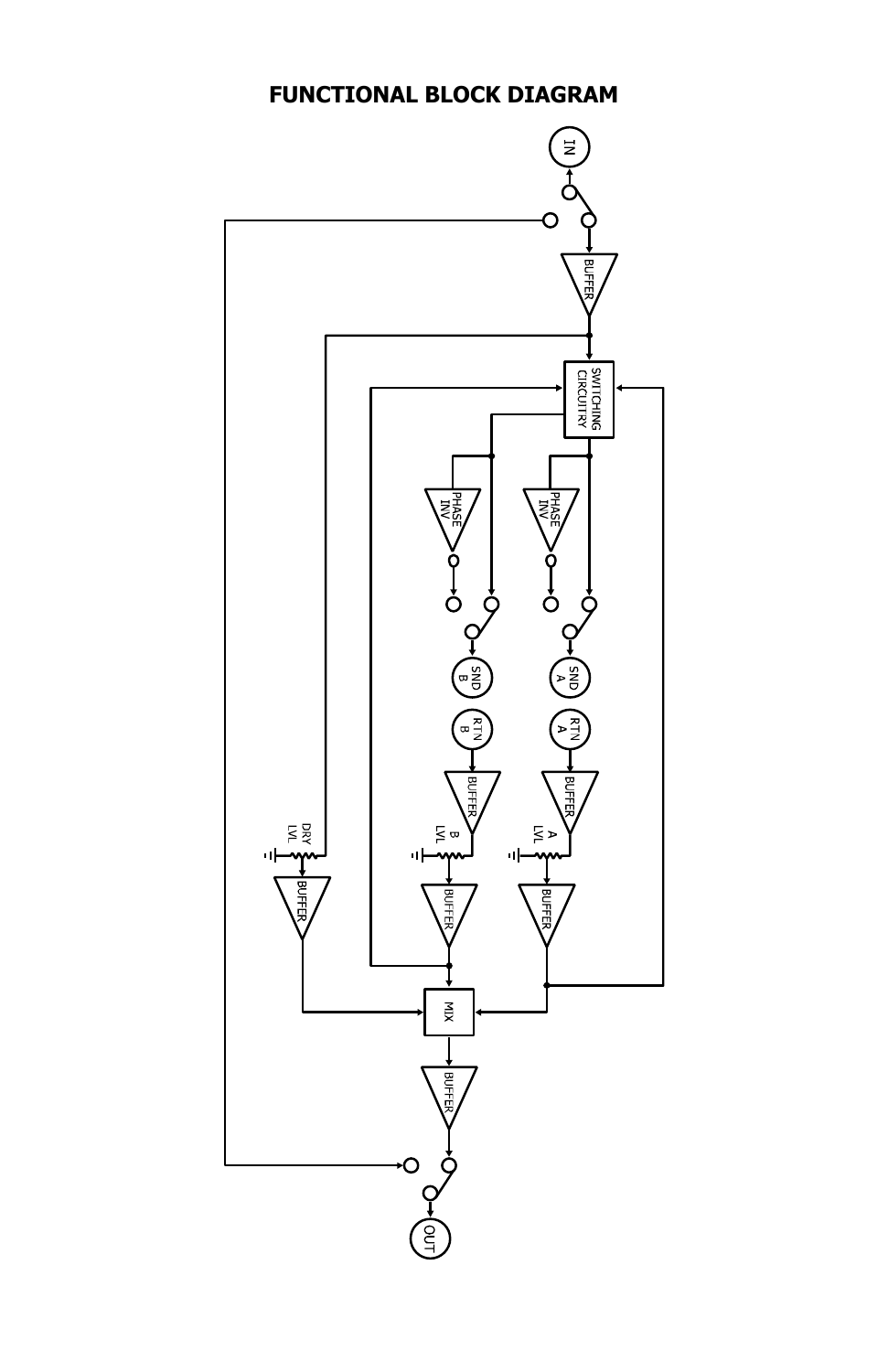## **ADVANCED MODES & CONFIGURATIONS**

During normal operation, when an FX loop is inactive the signal coming out of that loop's SEND jack and any signal coming into that loop's RETURN jack are muted. The Switchblade Pro enables you to disable either mute in both FX loops for an even broader range of switching applications.

**UNMUTE SEND A/B** – This can be useful for any application where you want the INPUT signal routed to SEND B to stay active when FX loop A is selected (or vice versa). For example, you may use this as a "dry out" to send to another amp or effects chain and want it to stay active at all times.

#### **How to disable SEND A/B mute:**

- 1. Select the channel whose SEND you want to unmute with the A/B footswitch  $(RED = A, GREEN = B).$
- 2. Press and hold the A+B footswitch for at least 3 seconds.
- 3. The A+B LED will blink rapidly to signify that the selected FX loop's SEND has been unmuted.

#### **How to re-enable SEND A/B mute:**

- 1. Select the channel whose SEND mute you want to re-enable with the A/B footswitch ( $RED = A$ ,  $GREEN = B$ ).
- 2. Press and hold the A+B footswitch for at least 3 seconds.
- 3. The A+B LED will blink slowly to signify that the selected FX loop's SEND mute has been re-enabled (normal operation).

**UNMUTE RETURN A/B** – This can be useful for any application where you want the signal plugged into the RETURN B jack to stay active when FX loop A is selected (or vice versa). For example, you may use this to retain the tails of a delay or reverb in FX loop B when switching back to FX loop A.

#### **How to disable RETURN A/B mute:**

- 1. Select the channel whose RETURN you want to unmute with the A/B footswitch ( $RED = A$ ,  $GREEN = B$ ).
- 2. Press and hold the BYPASS footswitch for at least 3 seconds.
- 3. The BYPASS LED will blink rapidly to signify that the selected FX loop's RETURN has been unmuted.

#### **How to re-enable RETURN A/B mute:**

- 1. Select the channel whose RETURN mute you want to re-enable with the A/B footswitch ( $RED = A$ ,  $GREEN = B$ ).
- 2. Press and hold the BYPASS footswitch for at least 3 seconds.
- 3. The BYPASS LED will blink slowly to signify that the selected FX loop's RETURN mute has been re-enabled (normal operation).

**Note:** If you disable the muting of both the SEND and RETURN of a given FX loop, that loop will remain always active regardless of the state of the footswitches/LEDs. If this is an undesirable state for you, see the factory reset instructions below.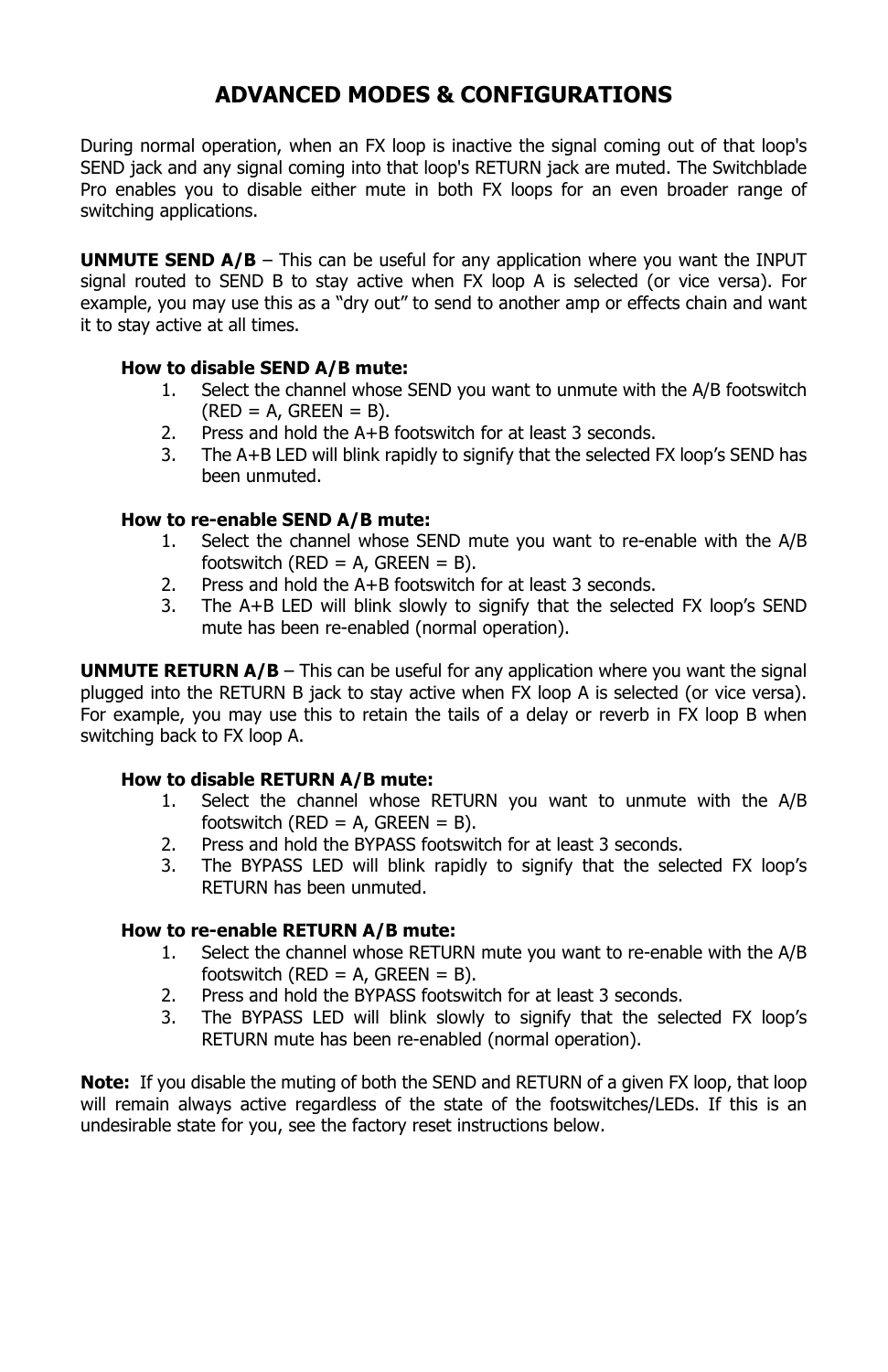**FACTORY RESET** – If you were experimenting with unmuting the SENDs and RETURNs and want to reset the Switchblade Pro back to its original, out-of-the-box factory settings, perform these steps:

- 1. Unplug the AC adapter power cable from the Switchblade Pro.
- 2. Hold down the A/B footswitch and plug the AC adapter power cable in, continuing to hold down the A/B footswitch for at least 3 seconds.
- 3. If all of the LEDs blink rapidly and the Switchblade Pro shows both the A/B LED and BYPASS LED as RED, then the factory reset was successful.

## **FREQUENCY RESPONSE**

### **INPUT to SEND A/B:** 8Hz to 50kHz

**RETURN A/B to OUTPUT:** 20Hz to 27kHz

**INPUT to OUTPUT:** 20Hz to 27KHz

## **WARRANTY INFORMATION**

Please register online at http://www.ehx.com/product-registration or complete and return the enclosed warranty card within 10 days of purchase. Electro-Harmonix will repair or replace, at its discretion, a product that fails to operate due to defects in materials or workmanship for a period of one year from date of purchase. This applies only to original purchasers who have bought their product from an authorized Electro-Harmonix retailer. Repaired or replaced units will then be warranted for the unexpired portion of the original warranty term.

If you should need to return your unit for service within the warranty period, please contact the appropriate office listed below. Customers outside the regions listed below, please contact EHX Customer Service for information on warranty repairs at info@ehx.com or +1-718-937-8300. USA and Canadian customers: please obtain a **Return Authorization Number** (RA#) from EHX Customer Service before returning your product. Include-with your returned unit-a written description of the problem as well as your name, address, telephone number, email address, RA# and a copy of your receipt clearly showing the purchase date.

#### **United States & Canada** Europe

**EHX CUSTOMER SERVICE CONSUMITY OF THE SERVICE**  ELECTRO-HARMONIX ELECTRO-HARMONIX UK c/o NEW SENSOR CORP. 13 CWMDONKIN TERRACE 55-01 2ND STREET SWANSEA SA2 ORQ LONG ISLAND CITY, NY 11101 UNITED KINGDOM

 Tel: 718-937-8300 Tel: +44 179 247 3258 Email: info@ehx.com Email: electroharmonixuk@virginmedia.com

The CE logo indicates that this product has been tested and shown to conform with all applicable European Conformity directives.